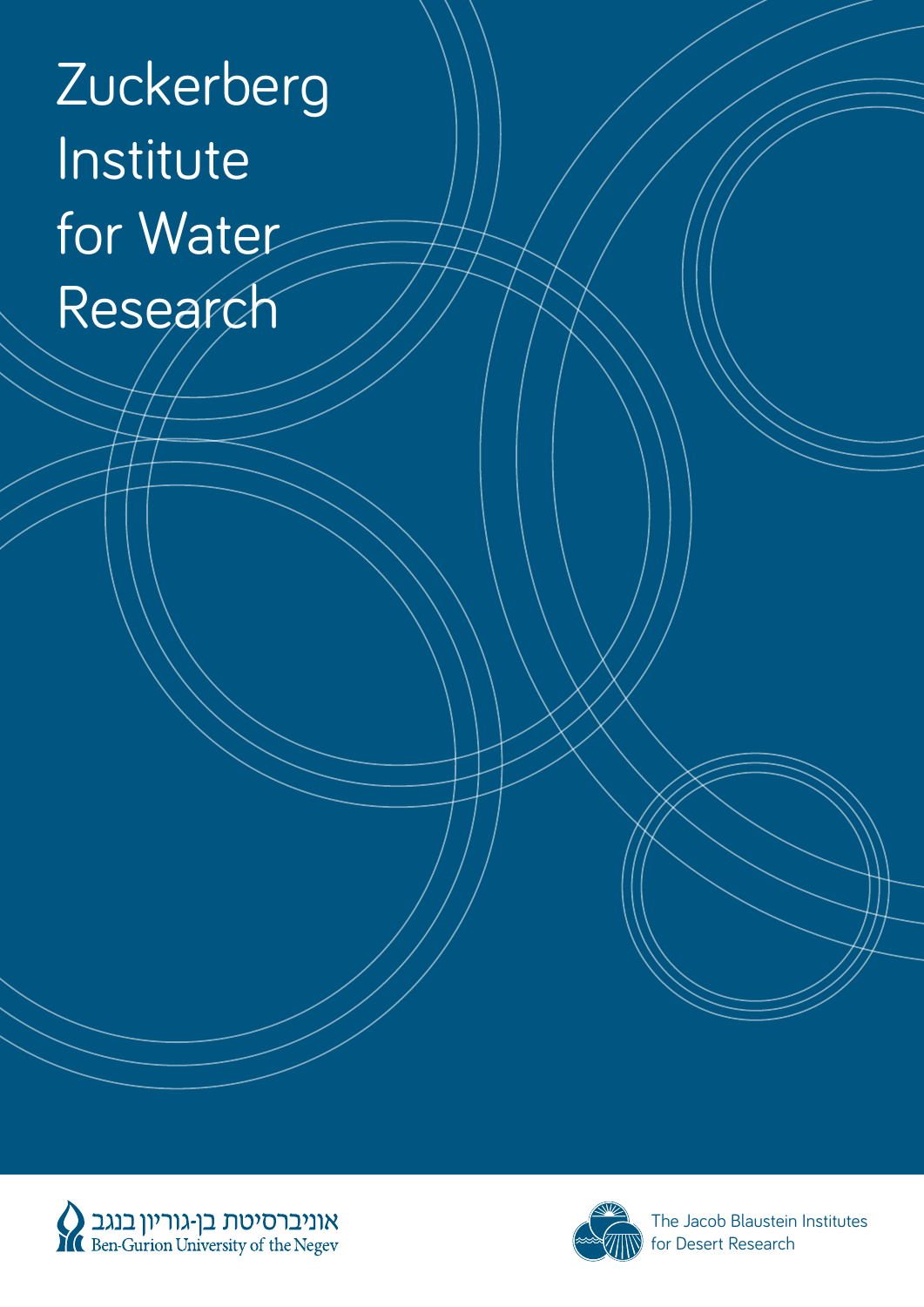Water is vital to life. With it, we thrive; without it, we cannot prosper. Lack of water hinders human potential and brings the desert closer. Even abundant water is sometimes impure and dangerous. Dwindling water supplies and deteriorating water quality particularly impede the sustainable development of drylands and the well-being of their growing populations. Yet scarce water can be sustainably harnessed and impure water improved.



At the Zuckerberg Institute for Water Research, we carry out cutting-edge interdisciplinary research in hydrology and water engineering, and are leaders in graduate education in water sciences. Our guiding mission is the improvement of human well-being, based on advanced scientific technologies, innovation, and the sound and sustainable management of water resources in drylands and elsewhere.

# Our Mission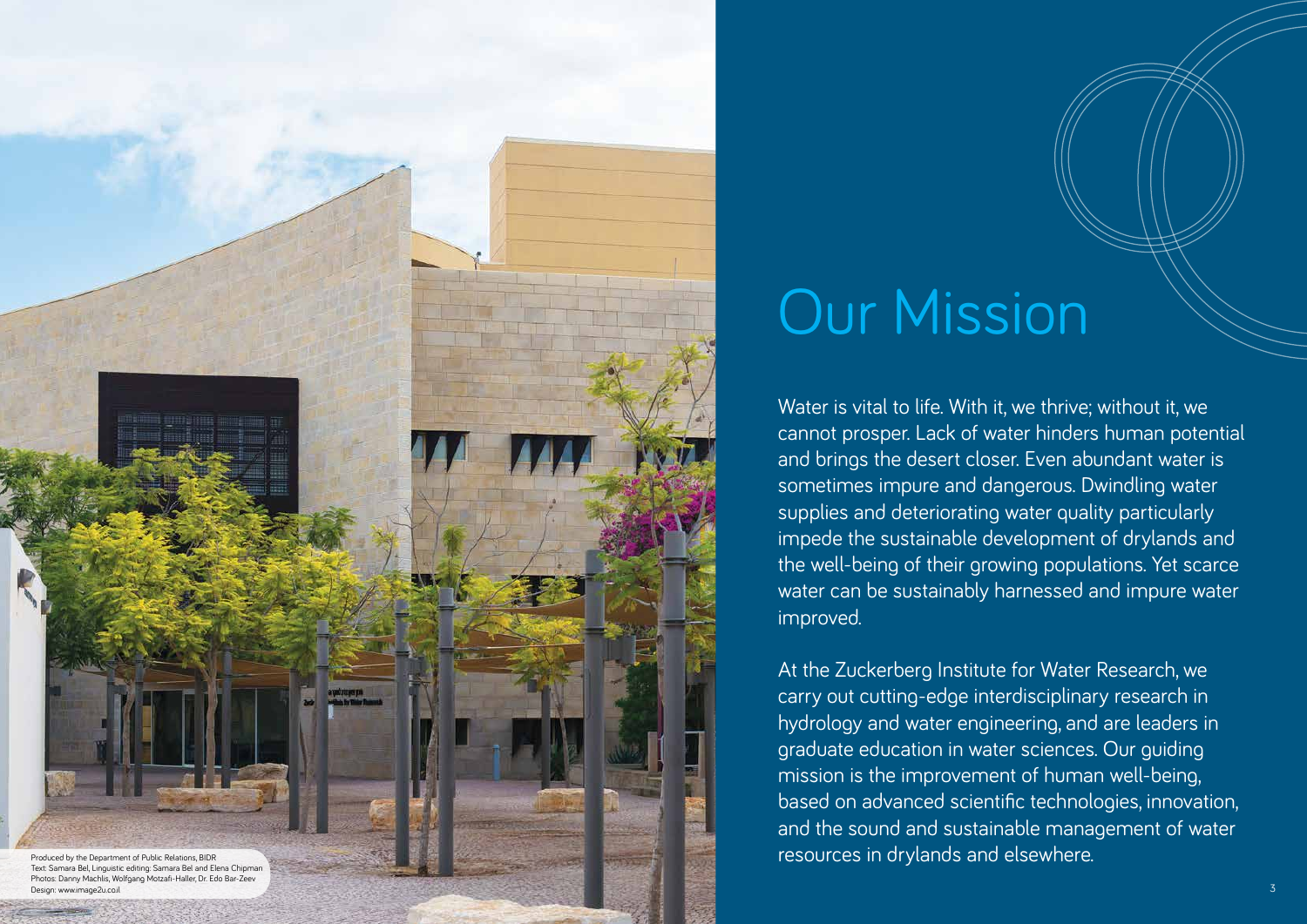### About the Zuckerberg Institute for Water Research

The Zuckerberg Institute for Water Research was founded in January 2002 within the Jacob Blaustein Institutes for Desert Research at the Sede Boqer Campus of Ben-Gurion University of the Negev.

The Institute's scientists use experimental and theoretical approaches to conduct fundamental research related to water. This research encompasses nanoscience and pore-scale phenomena, and extends to pilot projects and field studies. The Institute places particular emphasis on the research and development of water resources in the drylands, in the interest of both the present and the future of the entire region. Our interdisciplinary team includes hydrologists, soil scientists, geologists, chemists, microbiologists, and engineers. The result is a unique scientific environment facilitating the investigation of environmental challenges and the development of engineering solutions for water-related problems.

As a young and dynamic institute, our research topics constantly evolve as the state of the field and the population's needs change. At present, our research areas include groundwater contamination, water engineering, environmental hydrology, hydrogeology, hydrobiology, hydrochemistry, vadose zone processes, wastewater treatment, desalination, the link between water and energy, and water resource economics and management, aimed at solving

### Message from the Institute **Director**



- The Department of Environmental Hydrology and Microbiology
- The Department of Desalination and Water **Treatment**

The Zuckerberg Institute for Water Research is a vibrant young research institute with a true mission. Driven by a sense of urgency, our faculty members, technical staff and graduate students are engaged in fascinating and crucial avenues of research that will have implications for all humanity; striving to further understand fundamental water-related issues, meeting head-on the challenges of improving and better managing our deteriorating water resources, and solving practical problems through collaboration between science and industry.

Our faculty members are involved in projects around the globe, conducting cutting-edge multidisciplinary science and providing practical solutions that range from the local - to rural communities in Africa and farmers in California - to the global - to the transnational industrial companies. Just as fundamental to our ethos and mission is the education of the next generation of water scientists and engineers through our unique graduate program in Hydrology and Water Quality.

Noam Weisbral

Prof. Noam Weisbrod, Director

water-related problems at various scales and developing water-related technologies.

Members of the Zuckerberg Institute are involved in research projects, in Israel and abroad, in which basic and applied scientific theories and practices are explored and implemented. The Institute has many pilot- and field-scale facilities, including a membranebased pilot plant for desalination and water treatment, which has been used to develop processes that are currently implemented in industrial settings around the world. These same facilities are used in training our students in the operation of advanced desalination technologies.

Two departments operate within the Zuckerberg Institute for Water Research:

The Institute's unique international graduate program in Hydrology and Water Quality helps meet the pressing need for hydrologists, water engineers and water planners in Israel, the Middle East and around the globe. Our graduates go on to take key positions in their countries' policy-making bodies and in the water desalination and treatment industry.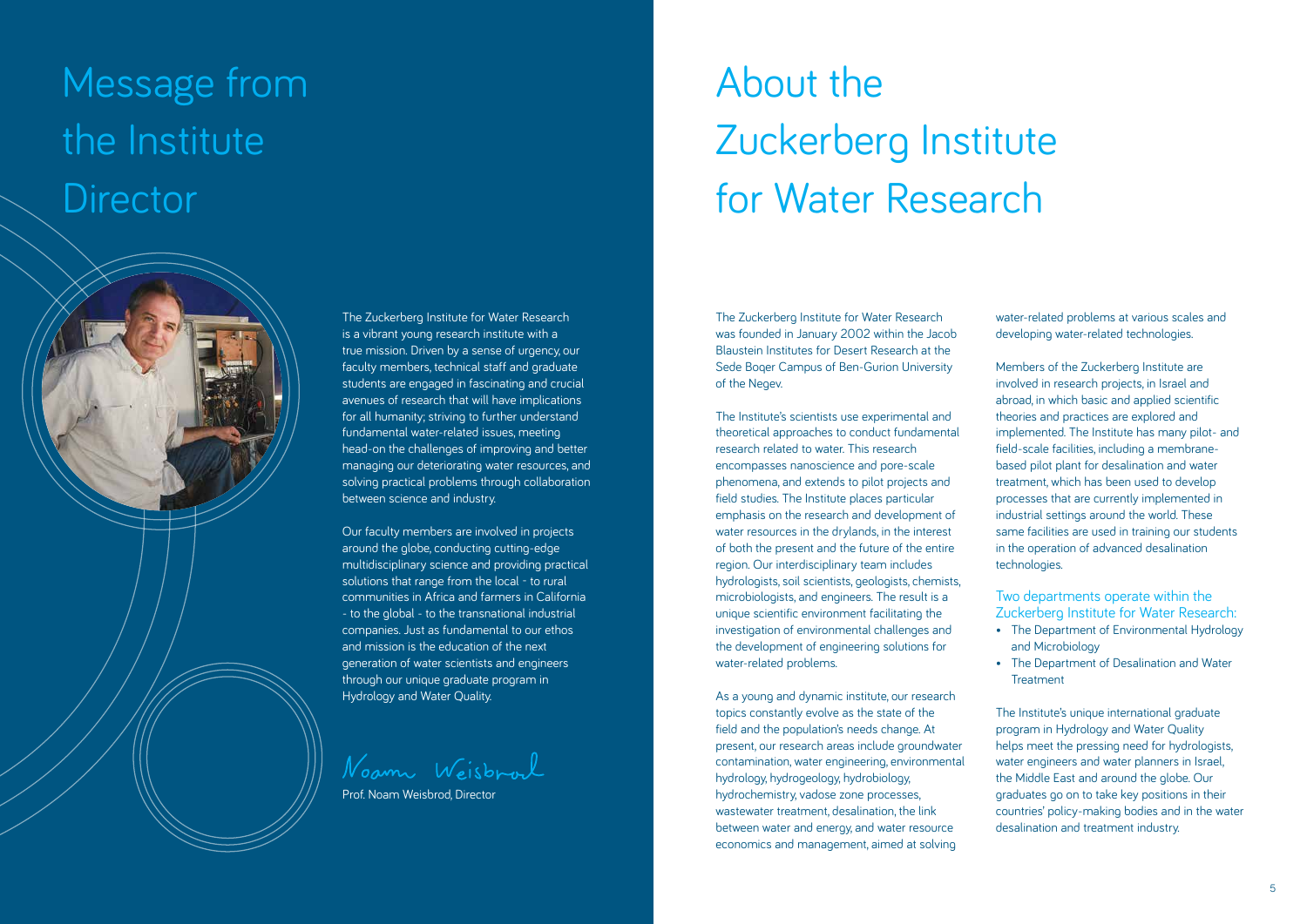The multidisciplinary faculty members of the Department of Environmental Hydrology and Microbiology include hydrologists, hydrogeologists, hydrobiologists, hydrochemists and microbiologists, all working to develop a better understanding of hydrological systems in general, and in arid environments in particular.

Our researchers investigate water resources in the field and laboratory, as well as at theoretical-modeling levels. They pursue research into the identification, quantification and quality improvement of water and focus particularly on water resources in desert basins with scarce hydrogeological information, with a specific emphasis on the development of methods for water treatment, reclamation and remediation.

### Current research interests in the department include

- Identification and quantification of the sources of groundwater recharge
- Calculation and quantification of subsurface flow and transport mechanisms
- Remediation of water and soils using biotechnology
- Transport of contaminants to and within groundwater reservoirs
- Understanding of the ecology of flow systems in aquifers and underground water reservoirs
- Enhancement of groundwater collection (managed aquifer recharge and soil aquifer treatment)
- Management of regional and international transboundary groundwater reservoirs
- Development of biological treatments for industrial and domestic effluents
- Optimization of water production and transfer systems
- Upscaling of laboratory-scale treatment processes
- Exploration of the role of climate change in the hydrological cycle
- Exploration of the riparian zone and the biogeochemical processes in it
- Development of decentralized solutions for water and wastewater problems in remote

communities

### Future directions in research

Studies in which hydrologists, microbiologists and engineers work together to solve complex multidisciplinary problems are an important emerging avenue of research in the department. Additional future topics of research by our faculty include: • Development of new solutions for

- remediating soils and groundwater, especially in saline and arid environments
- Enhancement of the understanding of the impact of climate change on evaporation and gas emission processes
- Development of decentralized systems for water treatment combined with energy production
- Development of new tools for vadose zone monitoring
- Continuation of work in improving water quality and addressing water scarcity in rural areas in developing countries
- Improvement of the understanding of biogeochemical processes in surface and subsurface water



Department of Environmental Hydrology and Microbiology

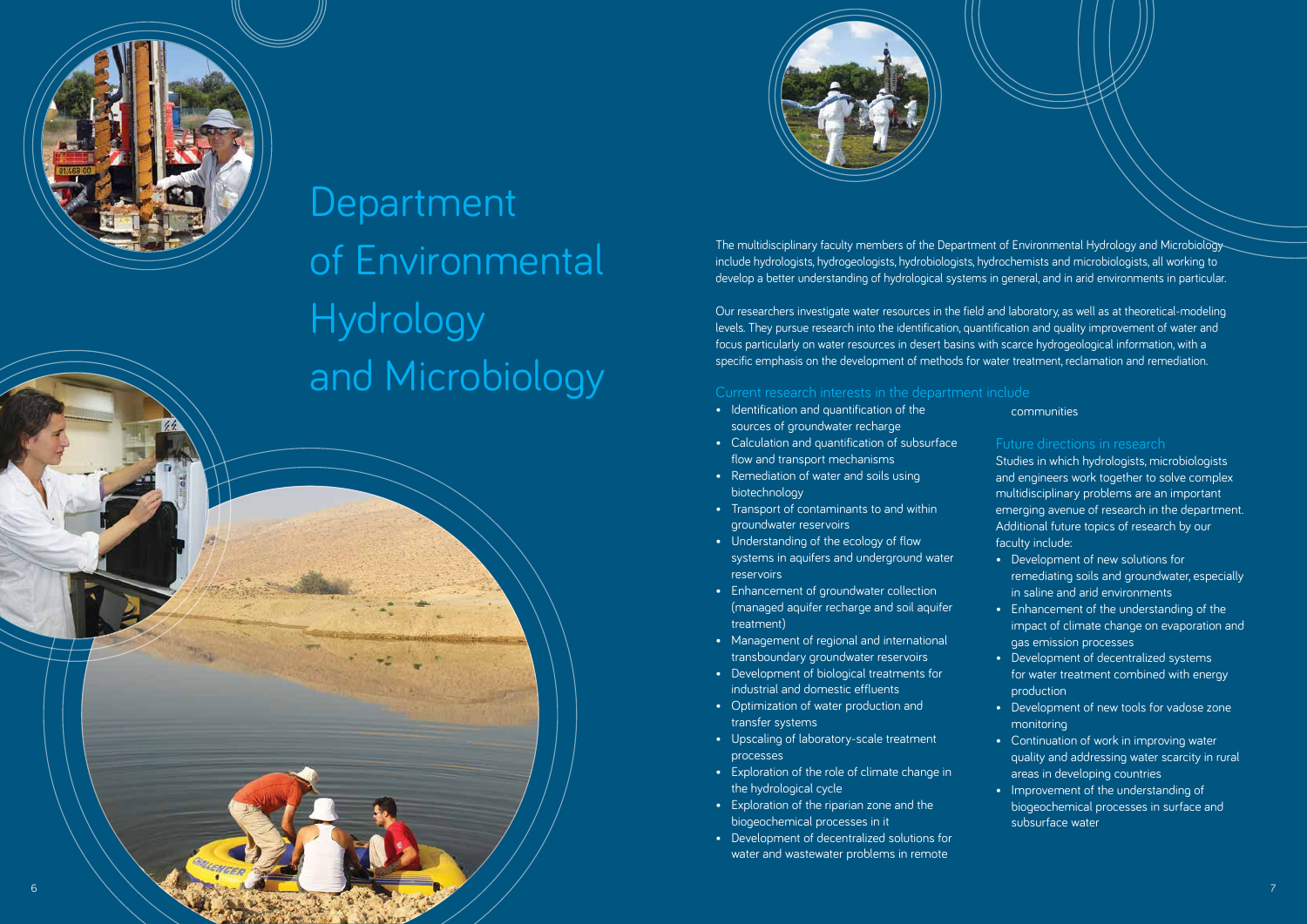Research in the Department of Environmental Hydrology and Microbiology

The Department of Environmental Hydrology and Microbiology has state-of-the-art water and soil chemistry analytical laboratories as well as an isotope laboratory that facilitates the analyses of water and contaminants using various cutting-edge methodologies. The microbiology lab space includes a full microbial culture and the full complement of molecular biology equipment, .

A great deal of the department's research is carried out in the field. The technical staff and students operate a unique workshop, in which they develop and manufacture the tailor-made equipment required for this fieldwork.



In addition, two flumes were recently built in the department laboratories, which simulate river flow with the most current measuring equipment, enabling the exploration of biogeochemical processes occurring at the interface of flowing rivers and the sediments

Finally, a first-generation climate-controlled laboratory is being established, enabling studies of the links between climatic conditions, temperature variation, wind speed and other variables, and the hydrological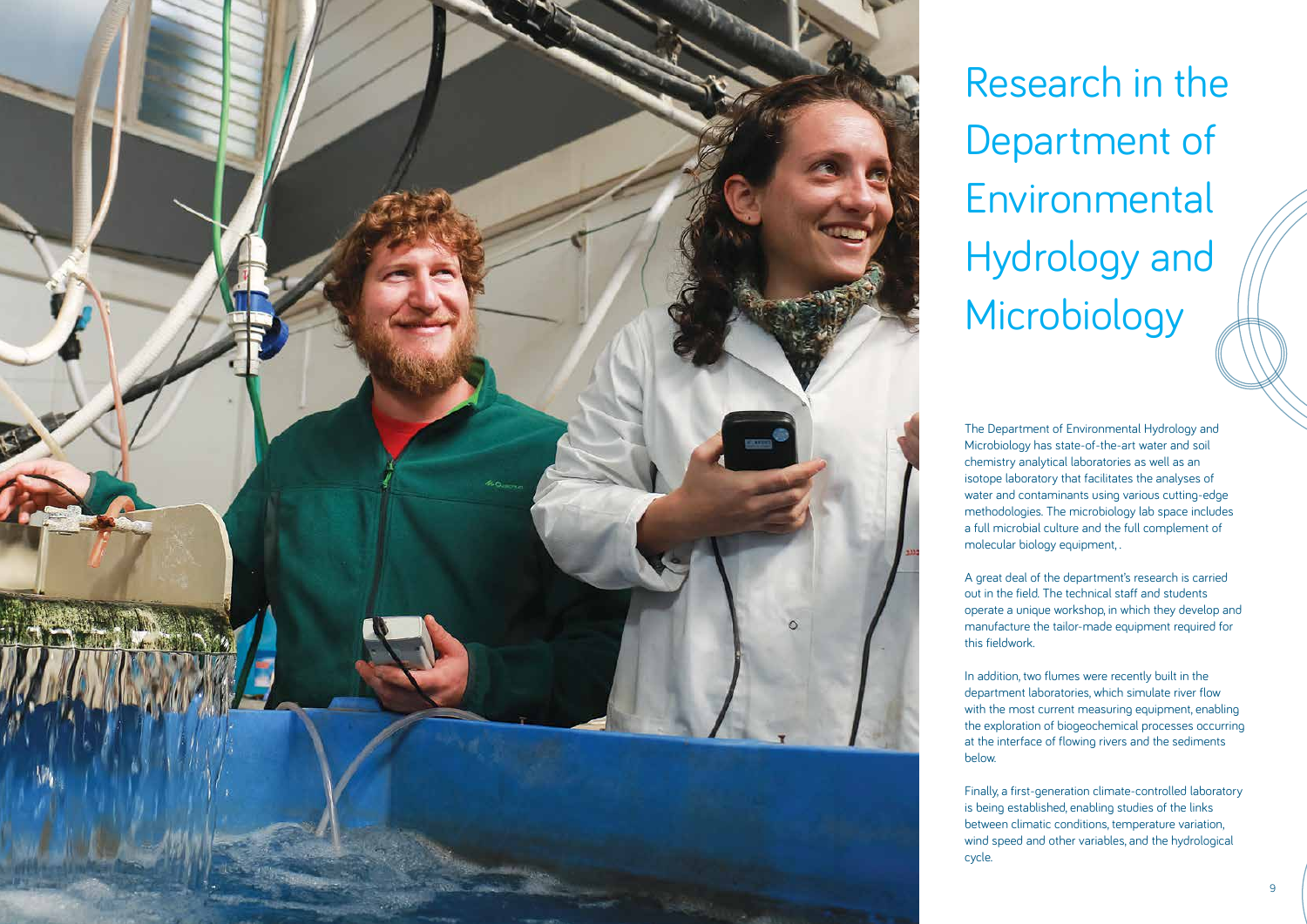

## Department of Desalination and Water **Treatment**

The growing population of drylands makes it essential to expand local water supplies. Scientists, technicians, and students in the Department of Desalination and Water Treatment explore high-tech desalination technologies for providing drinking water, as well as water for agricultural and industrial use.

The department's faculty members investigate many aspects of desalination reuse.

### Current research topics include

- Improvement and development of new membranes for reverse osmosis and nanofiltration in seawater desalination
- Improvement of membranes for various types of wastewater and urban effluents after tertiary treatment
- Development of novel ion-conducting membranes
- Pre-treatment of water for reverse osmosis
- Development of methods to eliminate organic substances from industrial effluents and polluted groundwater
- Study of mechanisms in low/high-pressure desalination systems associated with reverse osmosis and nanofiltration
- Improvement of materials used in reverse osmosis
- Development of management practices and methods to reduce concentrate volume
- Development of new techniques for the reuse of urban effluents
- Improvement of electrodialysis processes for desalination of brackish water and for use in industry

### Future directions in research

In addition to the existing traditional membrane processes, the Department of Desalination and Water Treatment is expanding its studies

to new processes for water treatment and the remediation of groundwater and industrial streams, including forward osmosis, pervaporation, anaerobic bioreactors, novel air injection methods for organic removal and oxygenation in bioreactors, ion exchange membrane bioreactors, novel methods for removal of scaling and colloidal components from water that is to be desalinated and manipulation of water chemistry to promote boron removal.

Many of these methods will be combined into hybrid processes to improve their efficiency, and will involve collaboration with our colleagues in the Department of Environmental Hydrology and Microbiology at the Institute and across BGU. Since a significant portion of water use is for agriculture, the Department is also working on methods to upgrade groundwater and wastewater for this purpose. A greater effort to



do bottom-up design of membrane surfaces, including patterned surfaces, biomimetic membranes and novel surface topologies, will lead to novel membrane properties and new water treatment surfaces that will generate innovative processes for water desalination and water treatment. Understanding of biofouling, colloidal fouling and organic fouling mechanisms will inform the development of both new processes and novel membrane materials. In addition, new in-situ methods are being developed to monitor fouling that could allow earlier, less severe, yet more effective interventions to keep the membrane systems operating smoothly.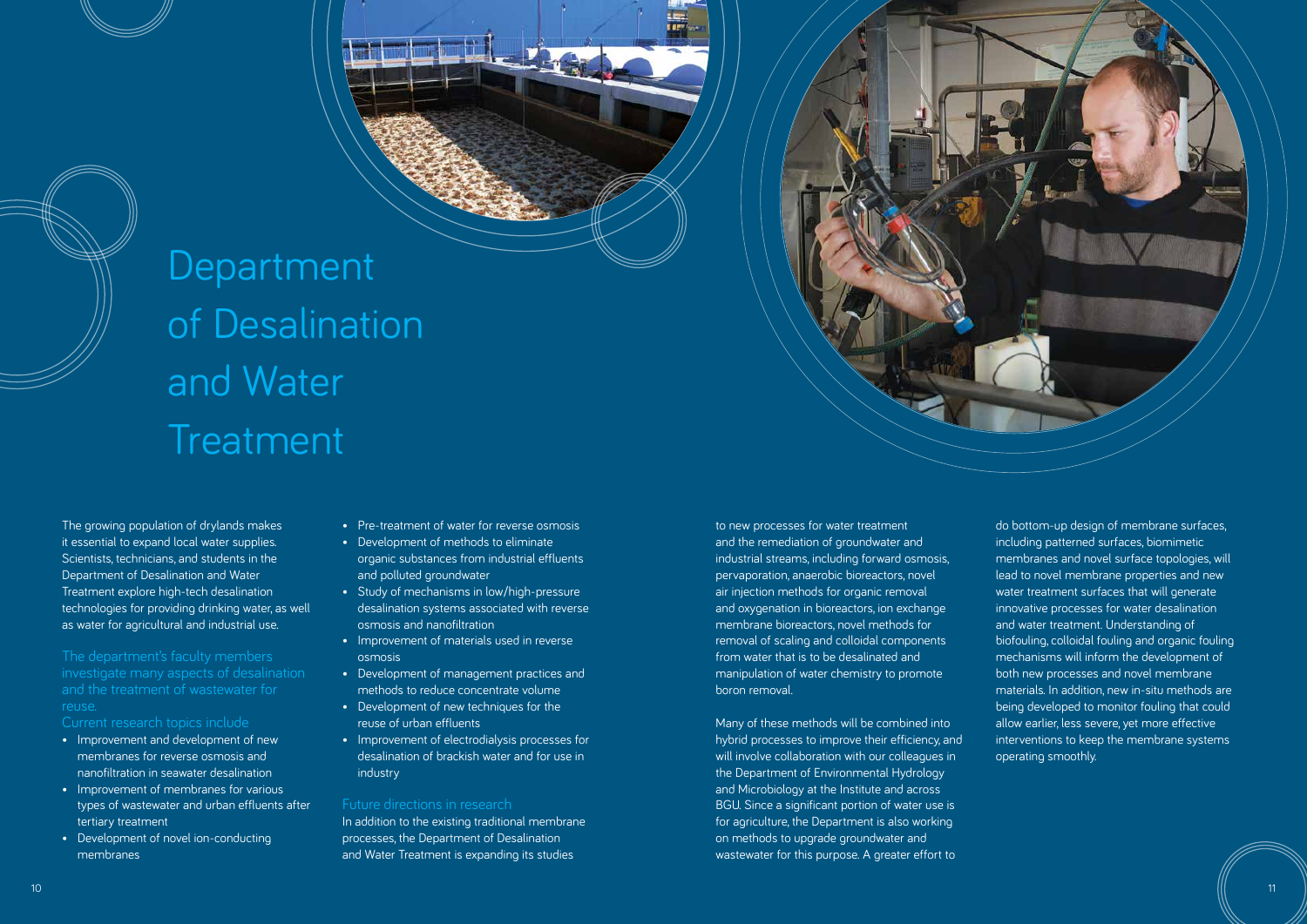

## The Pilot Plant for Desalination and Water **Treatment**

The Department of Desalination and Water Treatment operates a pilot plant for desalination and water treatment, which is used to test, simulate and demonstrate, on a semi-industrial scale, various aspects of the processes used in water and wastewater treatment. These include:

- Desalination (seawater, brackish water, wastewater, etc.)
- Upgrading of industrial and municipal wastewater for reuse and recycling
- 
- Minimization of effluents<br>• Pre-treatment and preparation of difficultto-treat effluents for downstream treatment processes
- Separation and recovery of valuable components from waste and process streams



- pressure
- Reverse osmosis/nanofiltration at low pressure
- A ZENON ultra-filtration (hollow fiber) unit for simulating membrane biological reactor processes
- Microfiltration
- Ozonation
- Electrodialysis
- Adsorption and ion-exchange
- Wind-assisted intensified evaporation, an innovative evaporation technology
- Sand filtration

The pilot plant is instrumental in investigating and demonstrating solutions and improvements to existing industrial plants, and in assisting in the development of new methods of water treatment. It is also used as a teaching and training facility for our graduate students, as well as for personnel from companies and other institutes involved in water treatment, desalination and effluent treatment. The plant is equipped with test units for carrying out the following operations: • Reverse osmosis/nanofiltration at high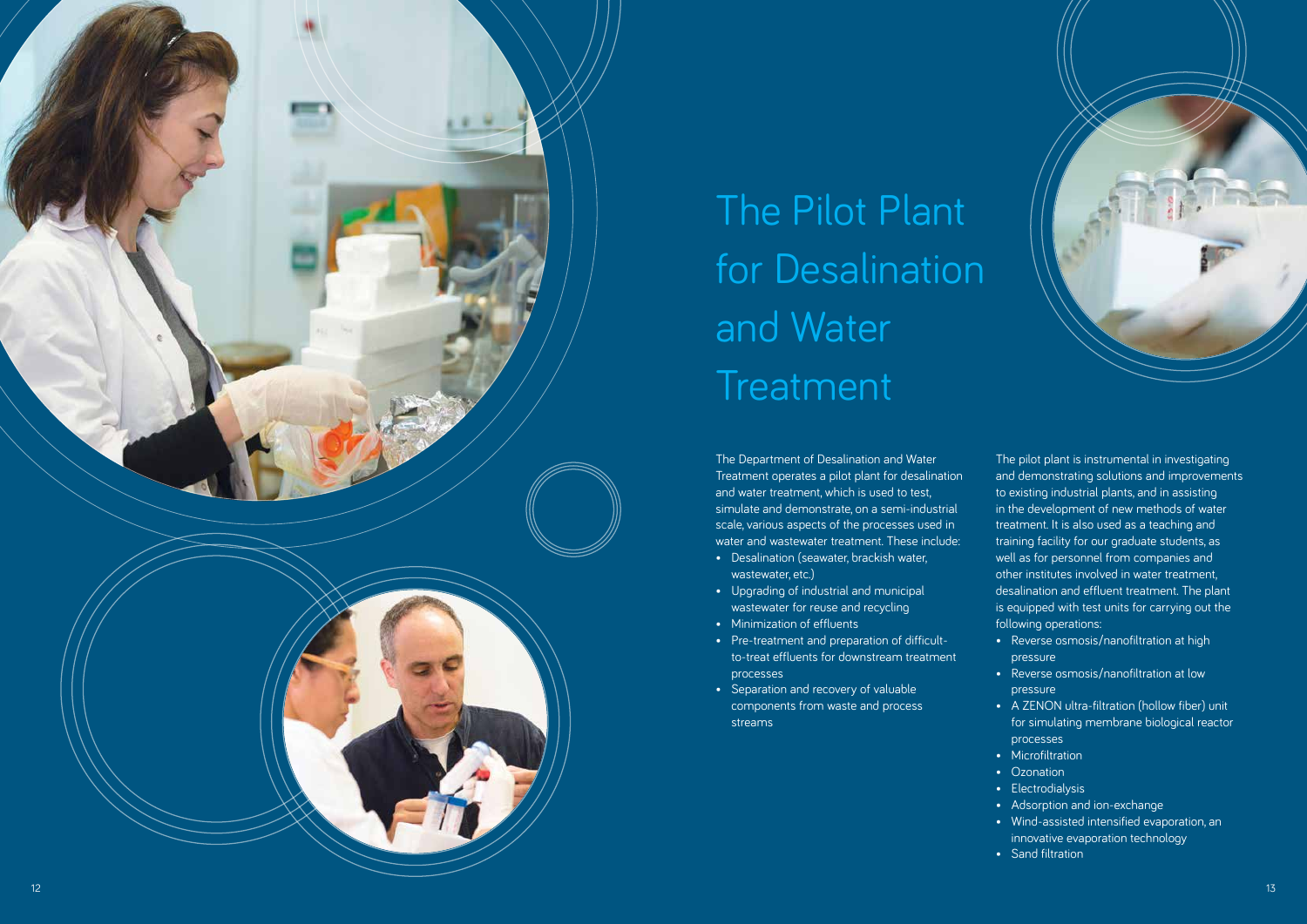### **Graduate** Studies at the **Zuckerberg Institute**

All faculty at the Zuckerberg Institute for Water Research are members of Ben-Gurion University's academic staff, and teach and supervise graduate students at the Albert Katz International School for Desert Studies, the teaching arm of the Jacob Blaustein Institutes for Desert Research. The Albert Katz International School offers two graduate study programs awarding both M.Sc. and Ph.D. degrees: Desert Studies, and Hydrology and Water Quality.

The unique program in Hydrology and Water Quality was developed at the Zuckerberg

Institute in order to meet the increasing global need for hydrologists, water engineers and water planners. The program emphasizes an interdisciplinary approach through the integration of science with engineering. It offers three courses of specializations: Water Resources; Desalination and Water Treatment; and Microbiology and Water Quality.

Course subjects include hydrology, hydrogeology, hydrochemistry, flow dynamics and mechanics, transport of fluids, dissolved minerals and pollutants, environmental microbiology, treatment and recovery of sewage, water resources management, desalination of seawater and brackish water by reverse osmosis and electrodialysis, nanofiltration techniques, treatment of wastewater and effluents, and membrane technology and maintenance. Our courses offer theoretical, technical and practical training; for example, a course addressing rural water development problems includes practical hands-on work in rural villages in Africa.

Faculty members at the Zuckerberg Institute also actively contribute to the graduate program in Desert Studies at the Albert Katz International School for Desert Studies.



Our international program draws students from Israel, North and South America, Asia, Europe and Africa. Many of our graduates have gone on to assume key positions in academia, research institutes, the water treatment and desalination commercial sector, consulting firms, and in policy-making and governmental bodies.

For further information on the graduate program, visit the Albert Katz International School website: http://in.bgu.ac.il/en/akis